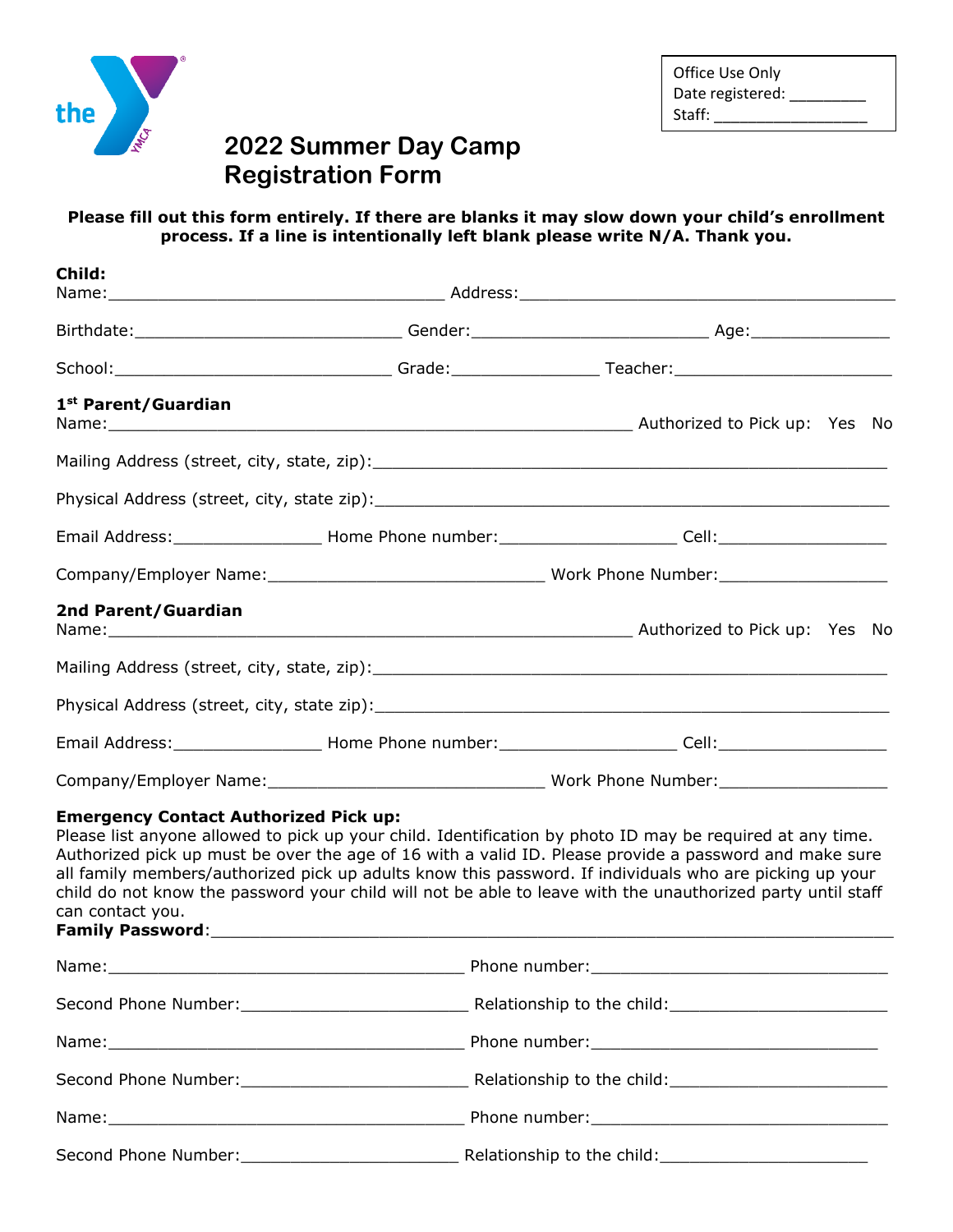### **You may have as many authorized pick-ups as you would like. If you need more room please list them on the back of this form.**

**Additional Information:** Please take the time to answer the questions to help the Y determine the needs of your child and family. You are not obligated to answer, but we would appreciate any information you are willing to provide.

- 1. Does your child get along with other children?
- 2. Does your child have any fears?
- 3. What would you like your child to gain from his/her experience in the After School Program?
- 4. Any special instructions or other information you would like to share?

**Immunizations:** A current copy of your child's immunization records is appreciated during registration.

|                          | <b>Health History:</b> Write yes or no and give approximate dates; write N/A if not applicable. |
|--------------------------|-------------------------------------------------------------------------------------------------|
| Froquant any infootings. | Chielcan Dav                                                                                    |

| Frequent ear infections<br>Heart defect/disease<br>Convulsions<br><b>Diabetes</b><br>Bleeding/clotting disorders<br>High Blood Pressure<br><b>ADHD</b>                                                                         | $\frac{1}{2}$ | Chicken Pox<br>Asthma<br>Epilepsy<br><b>Ivy Poisoning</b><br>Hay Fever<br><b>Insect Stings</b><br>Other | $\overline{\phantom{a}}$<br>$\sim$ 10 $\mu$<br>$\sim$ |  |
|--------------------------------------------------------------------------------------------------------------------------------------------------------------------------------------------------------------------------------|---------------|---------------------------------------------------------------------------------------------------------|-------------------------------------------------------|--|
|                                                                                                                                                                                                                                |               |                                                                                                         |                                                       |  |
|                                                                                                                                                                                                                                |               |                                                                                                         |                                                       |  |
|                                                                                                                                                                                                                                |               |                                                                                                         |                                                       |  |
|                                                                                                                                                                                                                                |               |                                                                                                         |                                                       |  |
|                                                                                                                                                                                                                                |               |                                                                                                         |                                                       |  |
|                                                                                                                                                                                                                                |               |                                                                                                         |                                                       |  |
|                                                                                                                                                                                                                                |               |                                                                                                         |                                                       |  |
|                                                                                                                                                                                                                                |               |                                                                                                         |                                                       |  |
| Insurance Information: If child is not insured by parents/guardian please indicate the name of person<br>child is insured by.                                                                                                  |               |                                                                                                         |                                                       |  |
|                                                                                                                                                                                                                                |               |                                                                                                         |                                                       |  |
|                                                                                                                                                                                                                                |               |                                                                                                         |                                                       |  |
| Group Number: University of the Commission of the Commission of the Commission of the Commission of the Commission of the Commission of the Commission of the Commission of the Commission of the Commission of the Commission |               |                                                                                                         |                                                       |  |
|                                                                                                                                                                                                                                |               |                                                                                                         |                                                       |  |

|  | If no insurance please check here: $\Box$ |  |  |
|--|-------------------------------------------|--|--|
|  |                                           |  |  |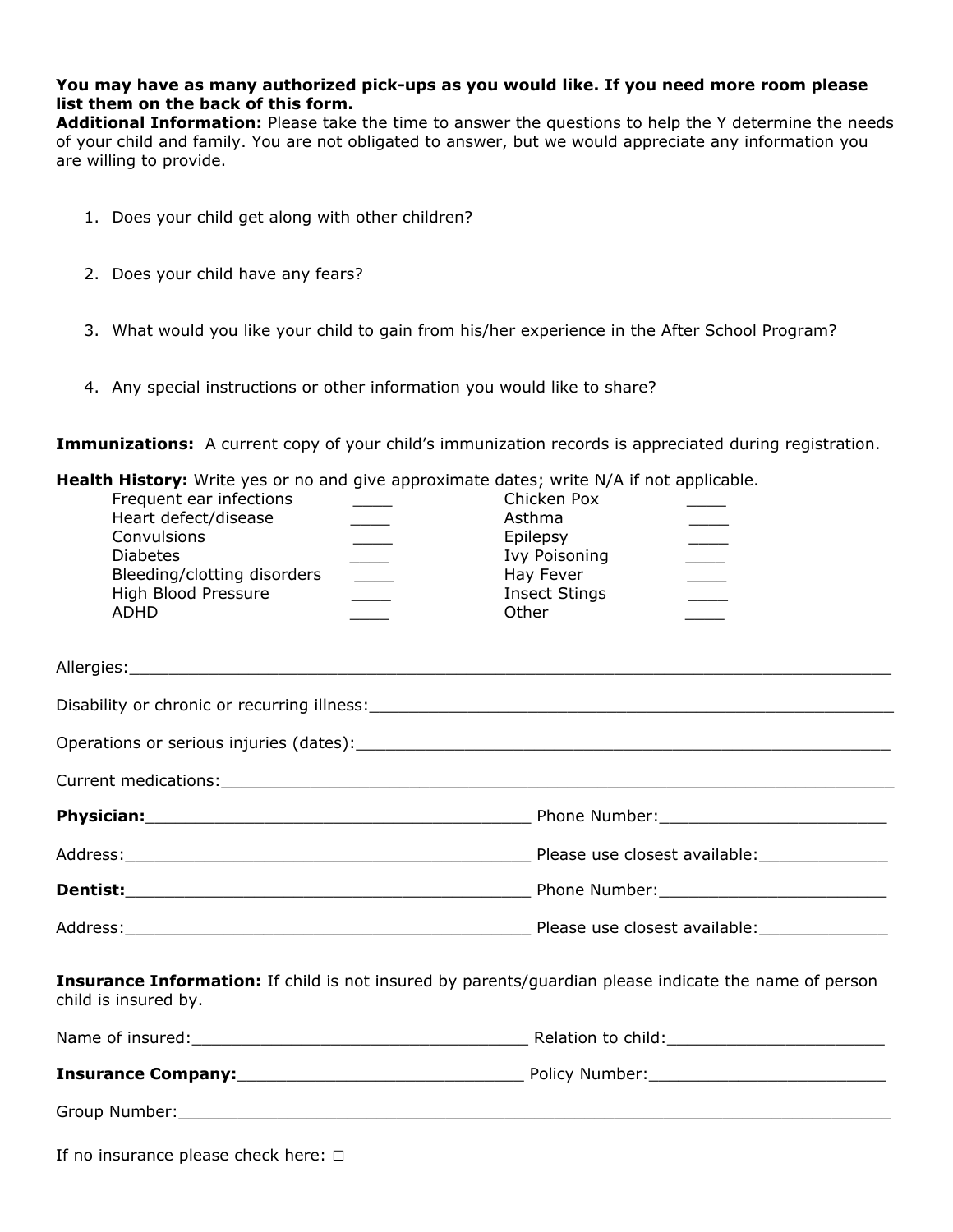## **PARENT STATEMENT OF UNDERSTANDING**

Please read the following information carefully. You and/or your child will be held accountable for the following policies:

- 1. I understand that my child will not be allowed to leave the program with an unauthorized person or staff. Any person authorized to pick up my child must know my Family Password.
- 2. Should I, or another authorized person, arrive to pick up my child with the appearance of being under the influence of alcohol or drugs; I am aware that YMCA staff, for the child's safety, may contact the proper authorities.
- 3. I understand that the YMCA is mandated by state law to report any suspected cases of child abuse or neglect to the appropriate authorities for investigation.
- 4. I understand that I will be charged late fees as detailed in the parent handbook should I fail to pick up my child by the scheduled end of the program.
- 5. I understand that YMCA staff are not allowed to baby-sit or transport children at any time outside of YMCA programs.
- 6. I understand that payment is due at the 1st of the month, if needed I can speak to Welcome Center staff to create a payment plan as needed.
- 7. I understand that my child may be removed from a YMCA program for failure to pay tuition fees in a timely manner.
- 8. I understand that my child's photograph may be used for promotional purposes.
- 9. I understand that participation in the program may be terminated for verbal abuse to any YMCA staff member by me or my child and that a refund will not be granted for involuntary termination.
- 10. It is to my complete understanding that if I wish to terminate or change my child care in any way, I must give the YMCA **WRITTEN NOTICE 2 WEEKS** before the draft date of the 1st of the month. If proper notice is not received, I will be held responsible for tuition regardless of whether my child attends or not.
- 11. Should any debit not be honored by my bank or credit card company for any reason, I understand that I am still responsible for that payment and an additional \$10.00 service charge applied by the YMCA. This is in addition to any service fee my credit card company or bank may require.
- 12. I have received, read, and agree to follow the above stated rules, guidelines, procedures. I understand that I will receive a parent handbook at the beginning of the school year.

I have read, understand, and agree to all of the statements above.

 $\_$  , and the state of the state of the state of the state of the state of the state of the state of the state of the state of the state of the state of the state of the state of the state of the state of the state of the

Parent Signature Date

**RATE PLAN\*** 

**Weekly Rate Member \$230/week** Non Member \$325/week